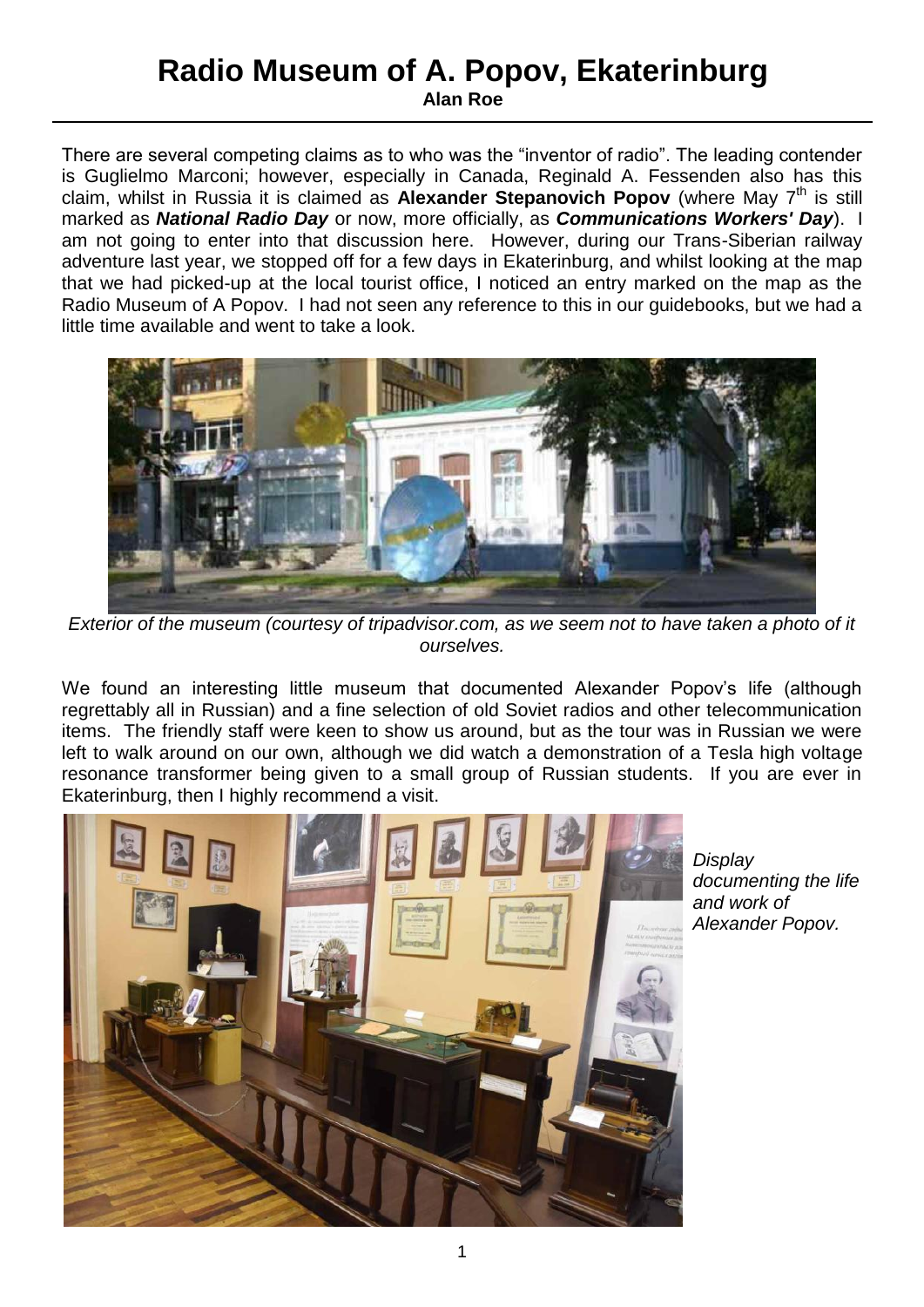

*Alan with a large display of old Soviet radios.*



*Above: Museum curator demonstrating a Tesla high voltage resonance transformer.*

*Right:* "*Youth" – a decorative speaker from 1984.*

Thanks to [http://oldradio.onego.ru](http://oldradio.onego.ru/) for additional information enabling identification of some of the receivers.

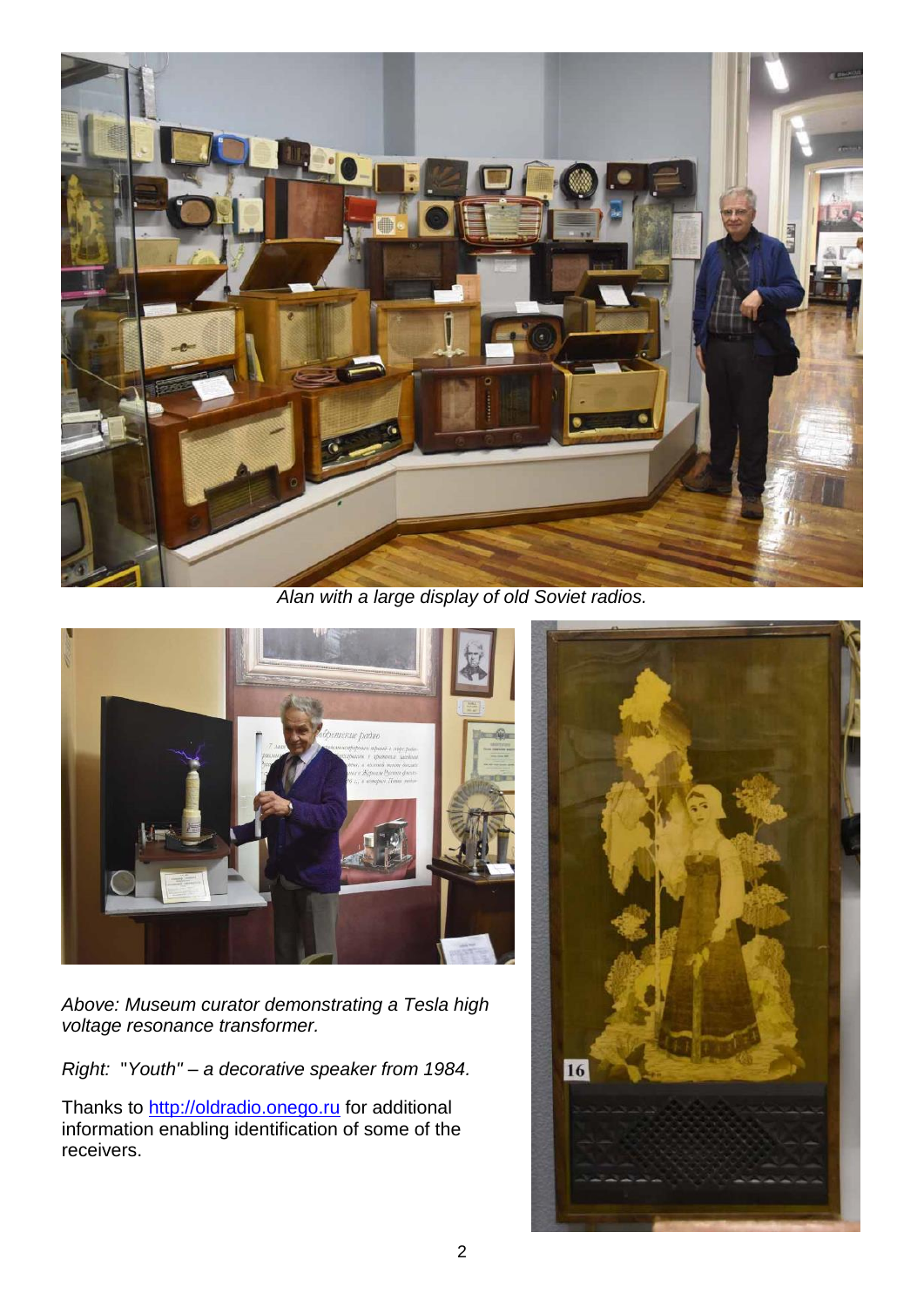

*Above and below right: Model ARZ-52 and close up of its dial. From Murom RIP Works factory. Late 1940s/early 1950s.*





*Left: Model "6N-1" from the Voronezh Radio Works, 1937.*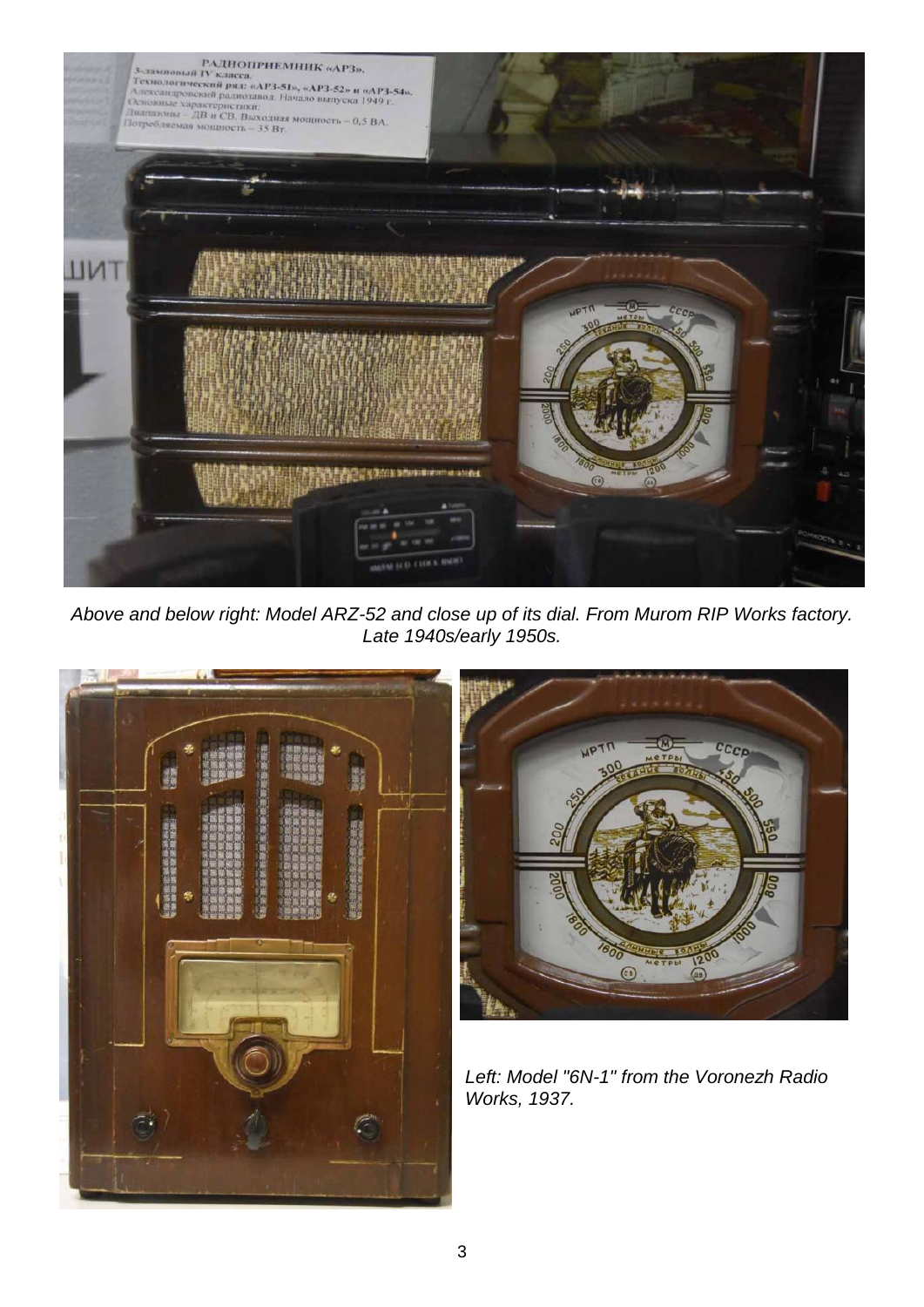

*Left: Model "EChS-3" with antenna and speaker from the Moscow Ordzhonikidze Radio Works, 1933. Below: Selection of radio magazines from 1920s to 1960.*







*Above left: Close up of the dial on the Model Moscow-B, see next page for photo of the entire radio. Moscow-B from Sarapoul Orjonikidze Works, mid to late 1940s. Above right: Bust of Popov.*